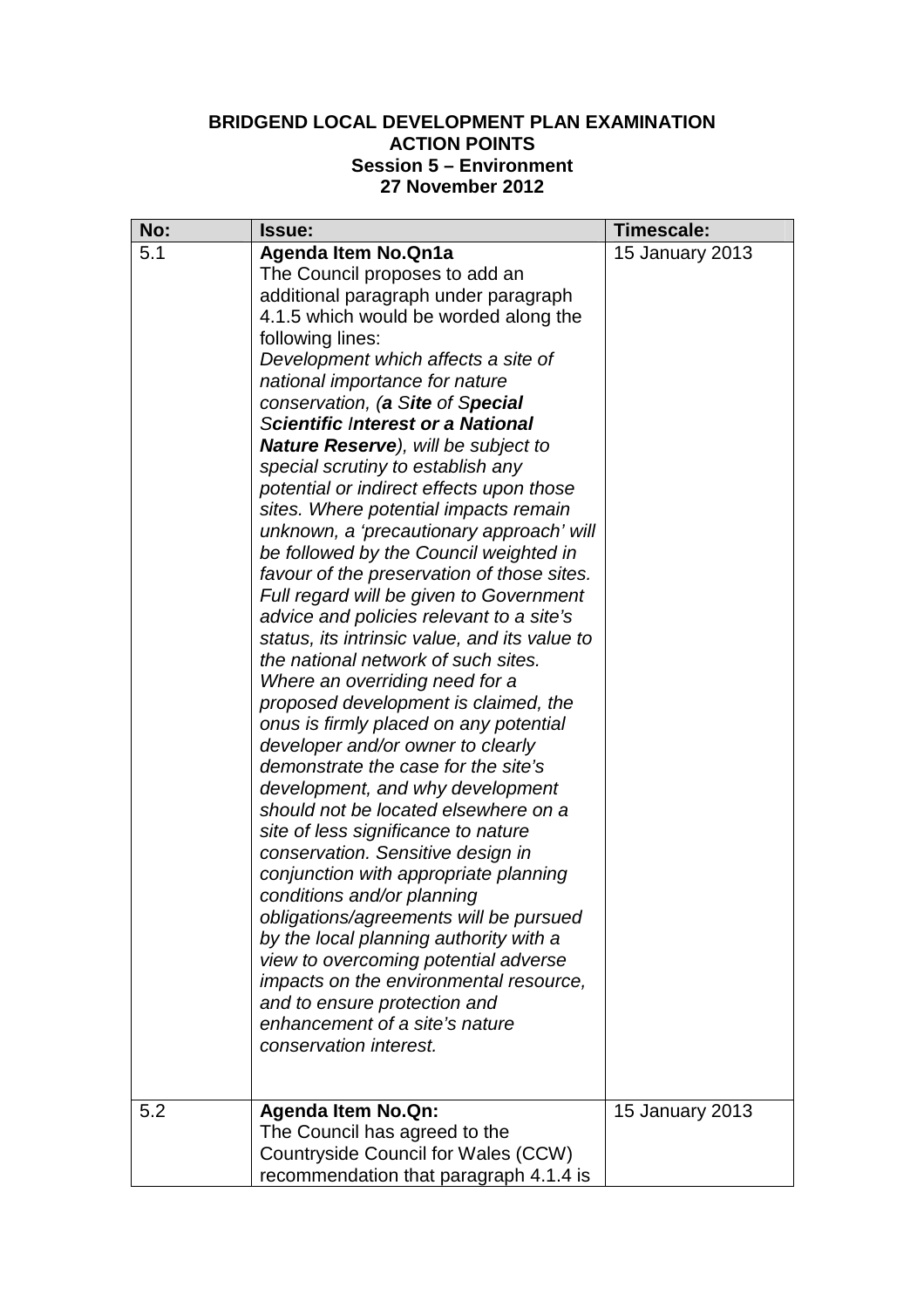|     | amended for improved clarity so that the<br>penultimate sentence reads as 'The LDP<br><b>Habitats Regulation Assessment (HRA)</b><br>concludes that future development could<br>potentially have an impact on water<br>resources'. For improved clarity the<br>third sentence of paragraph 4.1.5 would<br>also be amended by inserting 'and of'<br>after 'water quality and quantity; air<br>quality                                                                                                                                                                                                                                                                                                                                                                                                              |                 |
|-----|-------------------------------------------------------------------------------------------------------------------------------------------------------------------------------------------------------------------------------------------------------------------------------------------------------------------------------------------------------------------------------------------------------------------------------------------------------------------------------------------------------------------------------------------------------------------------------------------------------------------------------------------------------------------------------------------------------------------------------------------------------------------------------------------------------------------|-----------------|
| 5.3 | Agenda Item Nos. Qns3a & 7d<br>The Inspector will consider in the Final<br>Report whether this and other changes<br>proposed to Green Wedge and Special<br>Landscape Area designations would be<br>necessary for the Plan to be sound. I<br>will look at these and other sites and see<br>them for myself in with regard to the<br>submitted written and oral evidence from<br>the Representors and the Council.                                                                                                                                                                                                                                                                                                                                                                                                  | Final report    |
| 5.4 | Agenda Item No. Qn5a<br>The Council is to prepare a note on the<br>procedural and other implications<br>including time delays if it were to include<br>on the Proposals Map only existing<br>SINC designations in the current LBAP<br>and any others which have already been<br>subject to appropriate designation and<br>consultation with confirmed boundaries.<br>As an alternative, the Council would also<br>prepare a note on the procedural stages<br>you would need to go through to enable<br>up-to-date designated Sites of<br><b>Importance for Nature Conservation</b><br>(SINCs) to be included on the Proposals<br>Map in terms of how long it would take<br>to finalise the designations and the time<br>needed to be allowed for consultation, if<br>it were to be a formal change to the<br>LDP. | 15 January 2013 |
| 5.5 | Agenda Item Nos. Qn)<br>CCW have concerns about the Policy<br>ENV6 (2) requirement for translocation<br>as part of mitigation or compensation<br>measures as translocation is normally                                                                                                                                                                                                                                                                                                                                                                                                                                                                                                                                                                                                                            | 15 January 2013 |